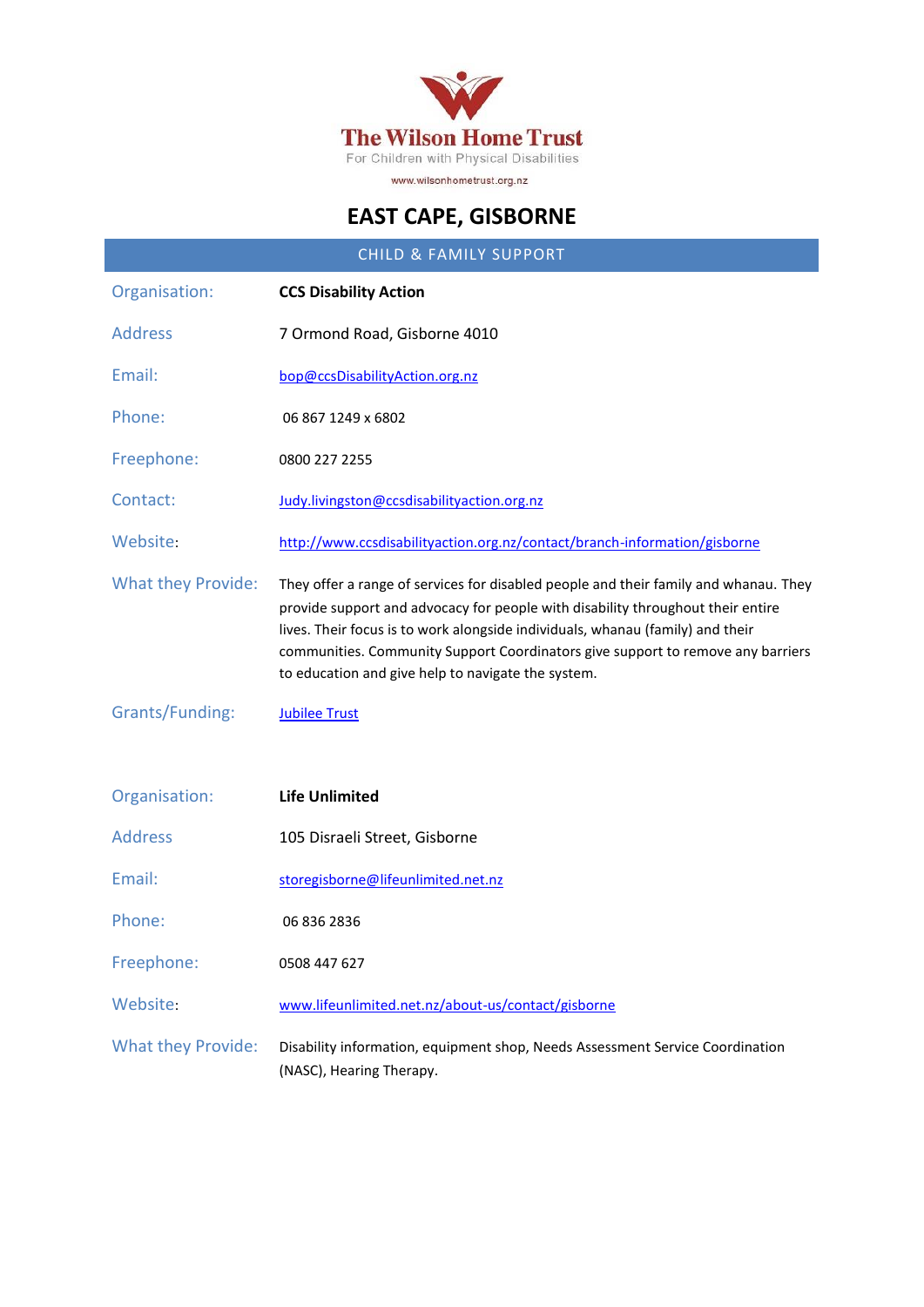# **CHILD & FAMILY SUPPORT | Continued …**

| Organisation:             | <b>Parent 2 Parent</b>                                                                                                                                                                                                                                                                       |
|---------------------------|----------------------------------------------------------------------------------------------------------------------------------------------------------------------------------------------------------------------------------------------------------------------------------------------|
| Email:                    | hamilton@parent2parent.org.nz                                                                                                                                                                                                                                                                |
| Phone:                    | 0508 236 236                                                                                                                                                                                                                                                                                 |
| <b>Regional Contacts:</b> | For Gisborne (National Office – out of Hamilton)                                                                                                                                                                                                                                             |
| Website:                  | www.parent2parent.org.nz                                                                                                                                                                                                                                                                     |
| Facebook:                 | www.facebook.com/parenttoparentnz                                                                                                                                                                                                                                                            |
| <b>National Address:</b>  | Level 3, 420 Anglesea Street, Hamilton                                                                                                                                                                                                                                                       |
| <b>What they Provide:</b> | Their core services are connecting parents with Support Parents and providing<br>research and information, they also offer nationwide programmes and workshops.<br>Their main role is at government level, advocating for better lives for children with<br>disabilities and their families. |

| <b>COUNSELLING &amp; MENTAL HEALTH</b> |                                                                                                                                                                                                                                                                                                                                                                                                                                                          |
|----------------------------------------|----------------------------------------------------------------------------------------------------------------------------------------------------------------------------------------------------------------------------------------------------------------------------------------------------------------------------------------------------------------------------------------------------------------------------------------------------------|
| Organisation:                          | <b>Proactive (Four Corners of Health)</b>                                                                                                                                                                                                                                                                                                                                                                                                                |
|                                        | - formerly Oasis Counselling & Therapy Services on Salisbury Road                                                                                                                                                                                                                                                                                                                                                                                        |
| Email:                                 | gisborne@proactive4health.co.nz                                                                                                                                                                                                                                                                                                                                                                                                                          |
| Phone:                                 | 06 868 4168                                                                                                                                                                                                                                                                                                                                                                                                                                              |
| Address:                               | 3/90 Salisbury Road, Gisborne                                                                                                                                                                                                                                                                                                                                                                                                                            |
| Website:                               | www.practive4health.co.nz/gisborne                                                                                                                                                                                                                                                                                                                                                                                                                       |
| <b>What they Provide:</b>              | General counselling, psychological services, rehabilitation (occupational therapy,<br>physiotherapy, psychology), general fitness programmes, pain management<br>assessment and services, Christian counselling, grief counselling, relationship<br>counselling, supervision, life coaching and corporate training. Critical Incident Stress<br>Management, Victim Support and are providers for a number of national employee<br>assistance programmes. |
| Organisation:                          | <b>Te Hapara Family Services</b>                                                                                                                                                                                                                                                                                                                                                                                                                         |
| Contact:                               | Nicola Dimery                                                                                                                                                                                                                                                                                                                                                                                                                                            |
| Email:                                 | practicemanager.thfs@acw.org.nz                                                                                                                                                                                                                                                                                                                                                                                                                          |
| $2   P \text{ a } g \text{ e}$         | Friday, 19 APRIL 2018                                                                                                                                                                                                                                                                                                                                                                                                                                    |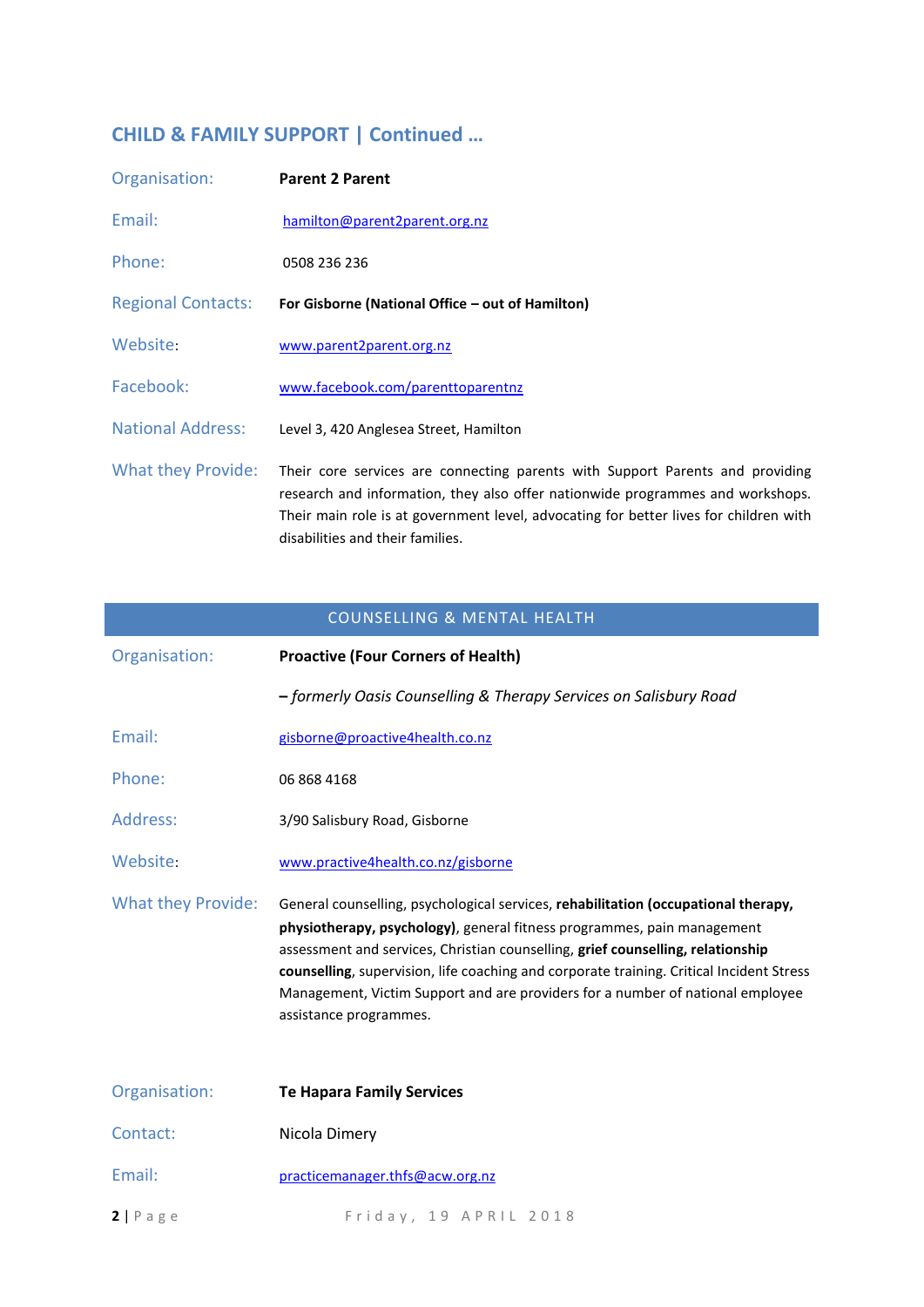# **CHILD & FAMILY SUPPORT | Continued …**

| Phone:             | 06 927 7070                                                                                                                                                                                             |
|--------------------|---------------------------------------------------------------------------------------------------------------------------------------------------------------------------------------------------------|
| Address:           | 776 Childers Road, Gisborne                                                                                                                                                                             |
| Website:           | www.anglicancarewaiapu.nz/services/te-hapara-family-services                                                                                                                                            |
| What they Provide: | The Te Hapara Family Services team provides social work, whanau support and<br>counselling services for whanau and children. We also provide parenting<br>programmes, budgeting advice and counselling. |

|                           | DAY PROGRAMMES & EMPLOYMENT SERVICES                                                                                                                                                                                                                                                                                                                                                                                                                                                                                                                                                      |
|---------------------------|-------------------------------------------------------------------------------------------------------------------------------------------------------------------------------------------------------------------------------------------------------------------------------------------------------------------------------------------------------------------------------------------------------------------------------------------------------------------------------------------------------------------------------------------------------------------------------------------|
| Organisation:             | Vanessa Lowndes Turanga Trust Day Services                                                                                                                                                                                                                                                                                                                                                                                                                                                                                                                                                |
| Email:                    | hamilton@parent2parent.org.nz                                                                                                                                                                                                                                                                                                                                                                                                                                                                                                                                                             |
| Phone:                    | 06 868 4232                                                                                                                                                                                                                                                                                                                                                                                                                                                                                                                                                                               |
| Contact:                  | Reweti Ropiha - CEO                                                                                                                                                                                                                                                                                                                                                                                                                                                                                                                                                                       |
| Website:                  | www.vlc.co.nz                                                                                                                                                                                                                                                                                                                                                                                                                                                                                                                                                                             |
| Address:                  | 143 Derby Street, Gisborne                                                                                                                                                                                                                                                                                                                                                                                                                                                                                                                                                                |
| <b>What they Provide:</b> | The centre comes under Turanga Health and caters to all people who may experience<br>any form of disability. They have a focus on Mental Health. VLC is committed to<br>providing a range of options and choices to consumers of physical, intellectual and<br>mental illness. It provides opportunities to enhance life skills, increases client<br>participation in the community, build community networks for clients, integrate<br>clients into the wider community, build client confidence, provide opportunities that<br>will enhance employment prospects, promote independence. |
| Organisation:             | <b>Gisborne Stewart Centre Trust</b>                                                                                                                                                                                                                                                                                                                                                                                                                                                                                                                                                      |
| Email:                    | gsct@xtra.co.nz                                                                                                                                                                                                                                                                                                                                                                                                                                                                                                                                                                           |
| Phone:                    | 06 868 8708                                                                                                                                                                                                                                                                                                                                                                                                                                                                                                                                                                               |
| Contact:                  | Peter Walters - General Manager                                                                                                                                                                                                                                                                                                                                                                                                                                                                                                                                                           |
| Website:                  | www.sites.google.com/site/gisbornestewartcentre/home                                                                                                                                                                                                                                                                                                                                                                                                                                                                                                                                      |
| Address:                  | Corner of Palmerston and Roebuck Roads, Gisborne                                                                                                                                                                                                                                                                                                                                                                                                                                                                                                                                          |

**3** | P a g e e e e e F r i d a y , 19 A P R I L 2018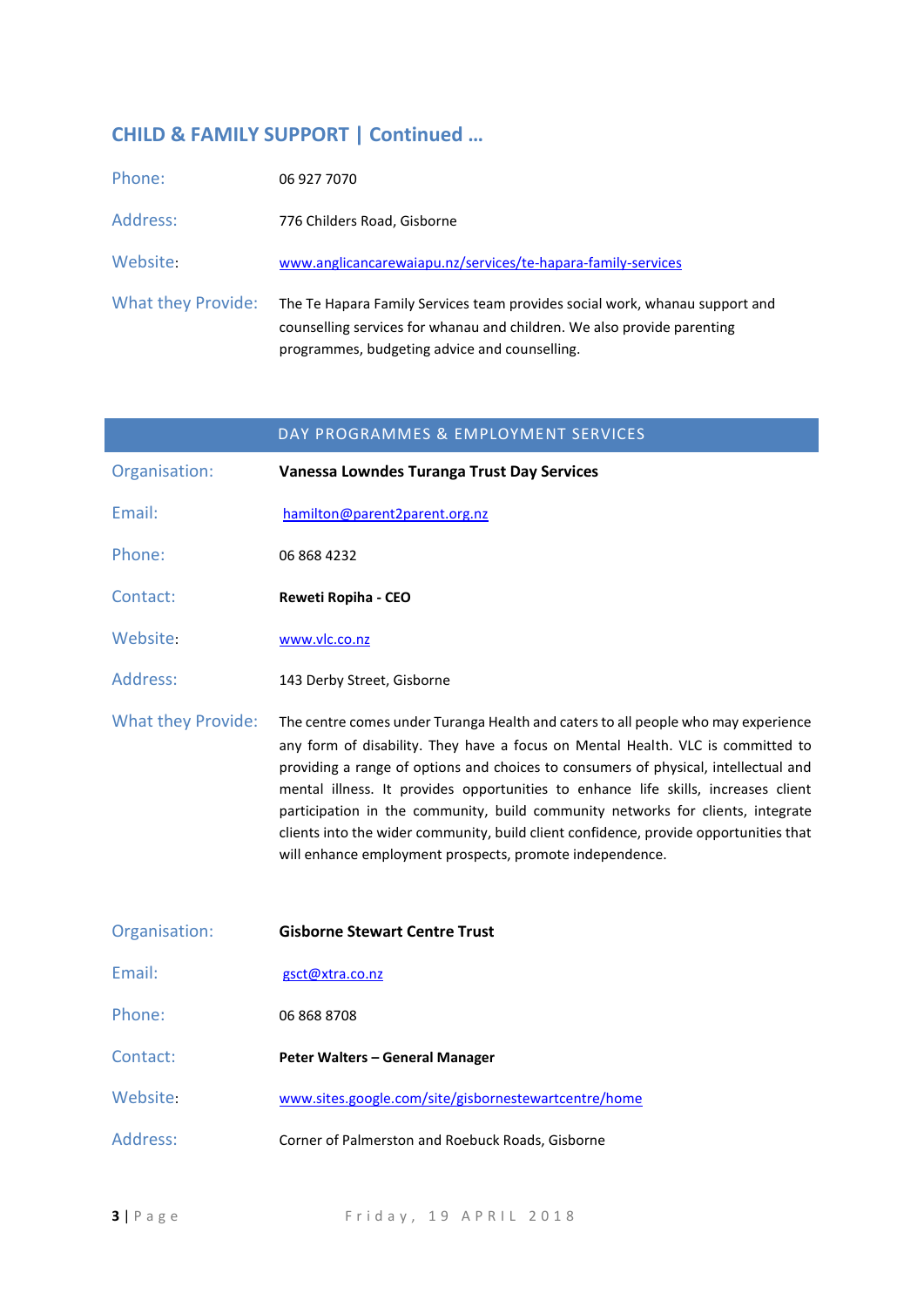### **DAY PROGRAMMES & EMPLOYMENT SERVICES | Continued …**

#### What they Provide: Offer cognitive rehabilitation for both traumatic and acquired brain injury. Rehabilitation is delivered either within groups, or on an individual basis. Training for independence with a variety of 'other' disabilities, both physical and cognitive. The Centre has 10 staff at present, including its own health professional. It believes in a positive, welcoming and friendly environment that is conducive to a successful journey.

#### *Programmes on offer:*

- Independent Living Skills
- **•** Horticulture
- Computing
- Workshop Skills
- Arts and Crafts
- Social and Communication skills
- Music
- Community Integration

| <b>EDUCATION &amp; LEARNING SUPPORT</b> |                                                                                                                                                                                                                                                                                                                                                                                                                          |
|-----------------------------------------|--------------------------------------------------------------------------------------------------------------------------------------------------------------------------------------------------------------------------------------------------------------------------------------------------------------------------------------------------------------------------------------------------------------------------|
| School:                                 | <b>Gisborne Intermediate</b>                                                                                                                                                                                                                                                                                                                                                                                             |
| Email:                                  | admin@gisint.school.nz                                                                                                                                                                                                                                                                                                                                                                                                   |
| Phone:                                  | 06 867 2246                                                                                                                                                                                                                                                                                                                                                                                                              |
| Principal:                              | <b>Glen Udall</b>                                                                                                                                                                                                                                                                                                                                                                                                        |
| Website:                                | www.gisint.school.nz                                                                                                                                                                                                                                                                                                                                                                                                     |
| Address:                                | 156 Roebuck Road, Gisborne 4010                                                                                                                                                                                                                                                                                                                                                                                          |
| <b>What they Provide:</b>               | The has all of its classrooms digitally enhanced with digital inter-write boards or TVs,<br>networked computers and chrome books. LSH is our special needs room where our<br>identified students with special needs are able to work with their teacher's aides. The<br>room is also the base for our special needs teacher of ORS students. The classroom<br>has been recently upgraded and provides wheelchair access. |
| School:                                 | <b>Lytton High School</b>                                                                                                                                                                                                                                                                                                                                                                                                |
| Email:                                  | info@lyttonhigh.net                                                                                                                                                                                                                                                                                                                                                                                                      |

- Phone: 06 868 5193 | 0508 598 866
- **4** | P a g e F rid a y , 19 A P R I L 2018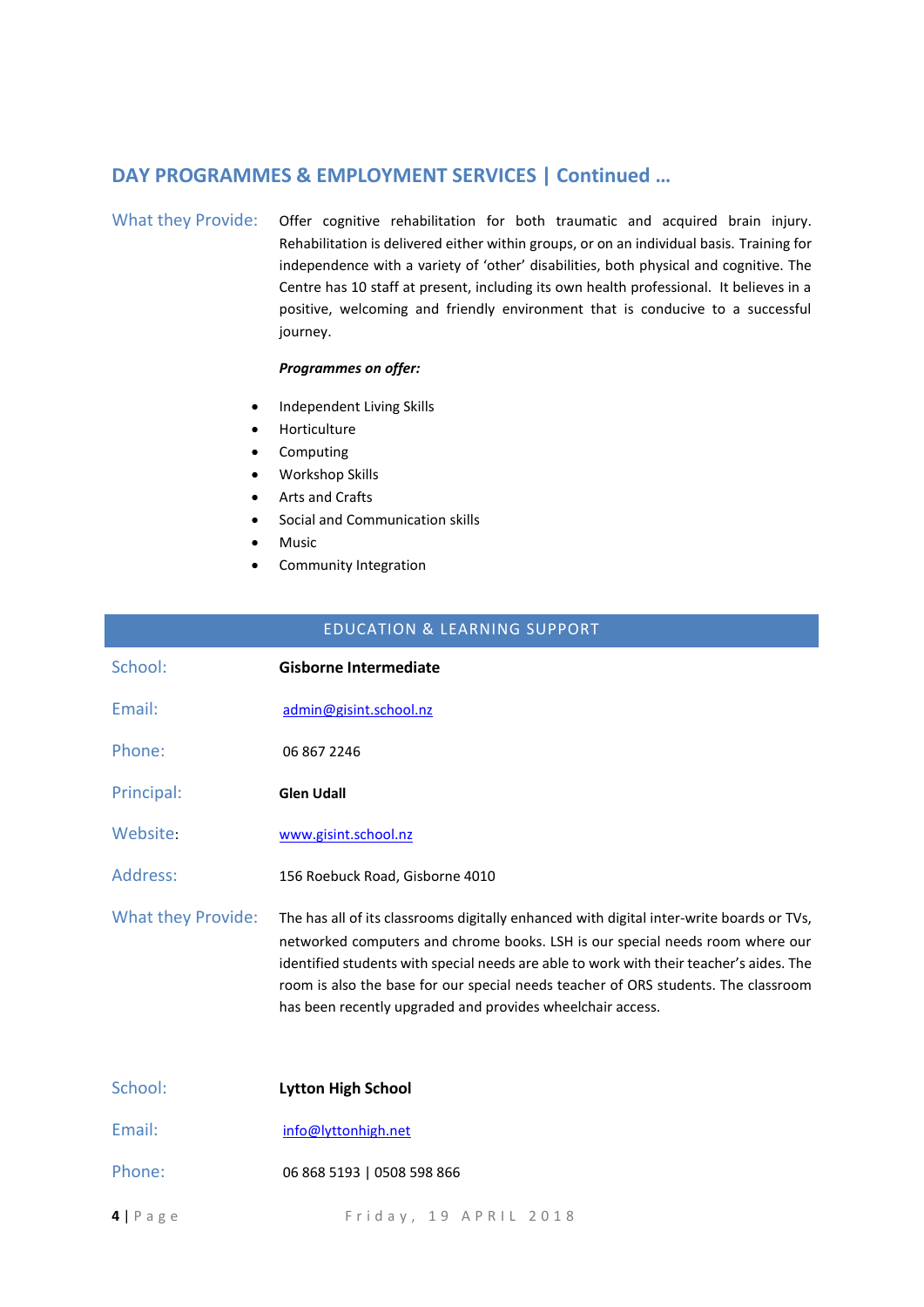# **EDUCATION & LEARNING SUPPORT | Continued …**

| Website:                  | www.lyttonhigh.school.nz                                                                                                                                                                                                                                                                                                                                                                                                                                                                                                                                                                                                                                                                               |
|---------------------------|--------------------------------------------------------------------------------------------------------------------------------------------------------------------------------------------------------------------------------------------------------------------------------------------------------------------------------------------------------------------------------------------------------------------------------------------------------------------------------------------------------------------------------------------------------------------------------------------------------------------------------------------------------------------------------------------------------|
| Address:                  | 347 Nelson Road, Gisborne 4010                                                                                                                                                                                                                                                                                                                                                                                                                                                                                                                                                                                                                                                                         |
| <b>What they Provide:</b> | The Manawanui Unit provides learning support for students with a range of learning<br>needs. A range of opportunities for inclusion are provided for students who are ORS<br>funded, staff plan collaboratively with agencies and whanau to ensure the setting and<br>monitoring of individual students get involved in a host of programmes and activities<br>that both challenge and stimulate their learning including:                                                                                                                                                                                                                                                                             |
|                           | <b>Individual Education Plans</b><br>$\bullet$<br>Education outside the classroom<br>$\bullet$<br>Swimming classes, therapy pool<br>$\bullet$<br>Access to visiting specialists for vision, hearing, speech, language and<br>$\bullet$<br>neurodevelopmental<br>Access to mainstream subjects - PE, Art, Music, Cooking and ICT<br>$\bullet$<br>Special Olympics - football, basketball, swimming<br>MakerSpace                                                                                                                                                                                                                                                                                        |
| School:                   | Tairawahiti Campus (Eastern Institute of Technology)                                                                                                                                                                                                                                                                                                                                                                                                                                                                                                                                                                                                                                                   |
| Email:                    | kalbert@eit.ac.nz                                                                                                                                                                                                                                                                                                                                                                                                                                                                                                                                                                                                                                                                                      |
| Phone:                    | 0800 22 55 348 ext 7893                                                                                                                                                                                                                                                                                                                                                                                                                                                                                                                                                                                                                                                                                |
| Principal:                | <b>Karen Albert (Disability Liaison)</b>                                                                                                                                                                                                                                                                                                                                                                                                                                                                                                                                                                                                                                                               |
| Website:                  | www.eit.ac.nz/students/disability-support-services                                                                                                                                                                                                                                                                                                                                                                                                                                                                                                                                                                                                                                                     |
| Address:                  | Library and Learning Centre                                                                                                                                                                                                                                                                                                                                                                                                                                                                                                                                                                                                                                                                            |
|                           | What they Provide: EIT has three goals in providing disability support services to students:                                                                                                                                                                                                                                                                                                                                                                                                                                                                                                                                                                                                           |
|                           | The primary goal is to overcome disadvantages students experience in their study<br>as a result of impairment's.<br>To provide a supportive environment that gives students with disabilities and<br>impairments opportunities to achieve their maximum academic and personal<br>potential.<br>To promote the inclusion of students with disabilities and impairments in all<br>٠<br>aspects of academic life.<br>Disability services are available to students with permanent or temporary<br>disabilities and impairments. Our service focuses on removing barriers to<br>learning for students through the provision of information/training support,<br>services, advocacy and adaptive equipment. |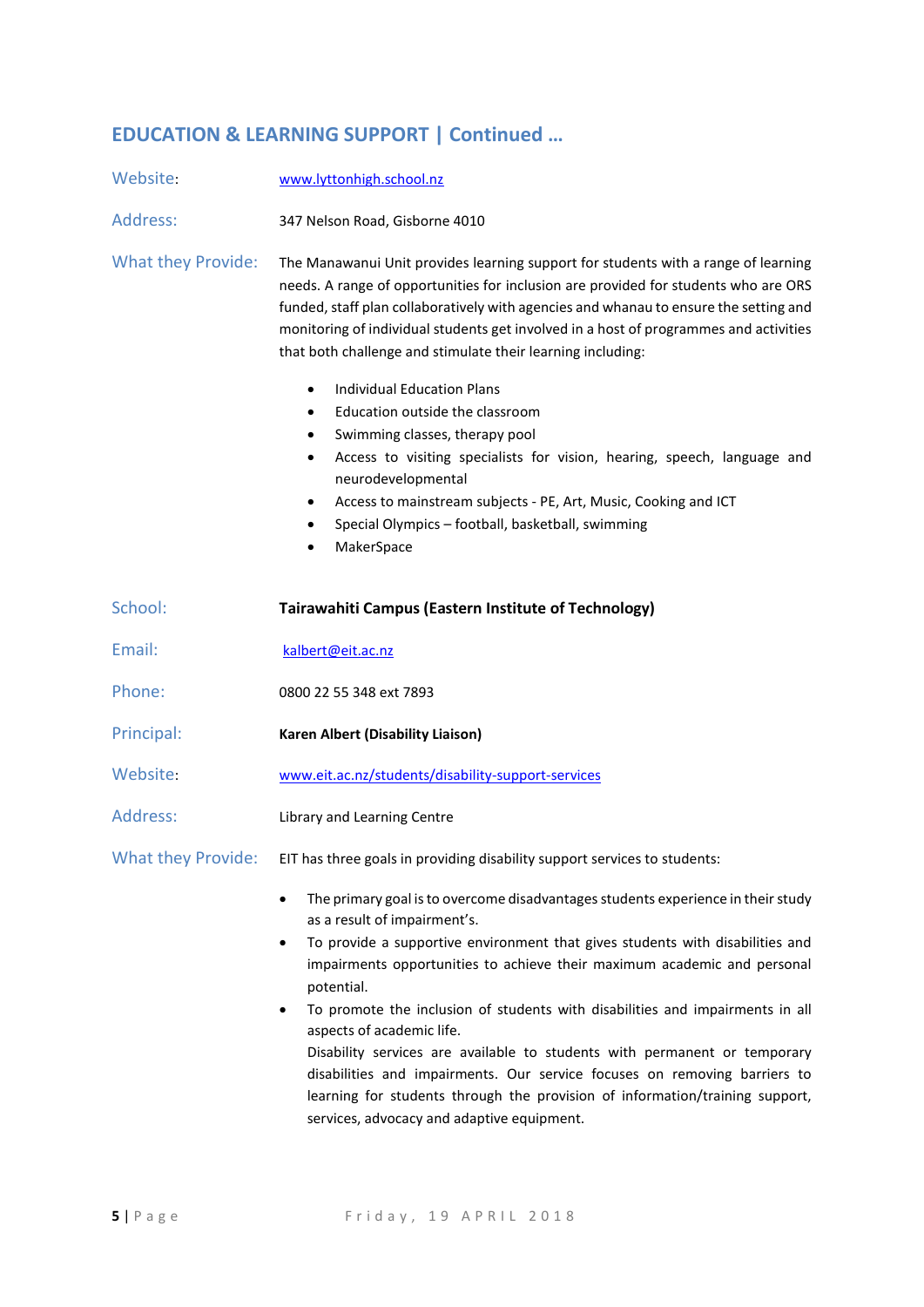| <b>SPORT &amp; RECREATION</b> |                                                                                                                                                                                                              |
|-------------------------------|--------------------------------------------------------------------------------------------------------------------------------------------------------------------------------------------------------------|
| Organisation:                 | <b>Gisborne Riding for the Disabled (RDA)</b>                                                                                                                                                                |
| Email:                        | rda-gisborne@xtra.co.nz                                                                                                                                                                                      |
| Phone:                        | 06 867 2570 or 027 654 5599                                                                                                                                                                                  |
| Contact:                      | Amy Hopkins                                                                                                                                                                                                  |
| Address:                      | Showgrounds, 34 Main Road, Makaraka                                                                                                                                                                          |
| Website:                      | www.sportgisborne.org.nz                                                                                                                                                                                     |
| Facebook:                     | www.facebook.com/gisbornerda                                                                                                                                                                                 |
| <b>What they Provide:</b>     | The core purpose is to provide interaction with horses to develop increased ability,<br>independence and self-worth for children and adults with physical, intellectual,<br>emotional and social challenges. |
| Organisation:                 | <b>Halberg Disability Sport Foundation</b>                                                                                                                                                                   |
| Email:                        | cherryl@halberg.co.nz                                                                                                                                                                                        |
| Phone:                        | 0800 HALBERG   09 579 9931                                                                                                                                                                                   |
| Contact:                      | Cherryl Tompson   Advisor                                                                                                                                                                                    |

Website: [www.halberg.co.nz](http://www.halberg.co.nz/)

What they Provide: The Halberg Disability Sport Foundation is a charitable organisation founded in 1963 of Olympic legend, Sir Murray Halberg (ONZ) on the believe that all people, regardless of their ability, should have equal opportunity to enhance lives through sport and recreation. Since 1963, the Foundation has worked tirelessly to make Sir Murray's vision a reality for New Zealand's physically disabled people.

> The core work of the Foundation includes a team of regional Advisers throughout New Zealand. These dedicated and expert staff work with physically disabled young people and their families to get them involved in sports and recreation. They also collaborate with schools, local sport and recreation organisations, facilities and clubs to raise awareness and capability for the provision of inclusive sports programmes and events.

| Organisation: | <b>Parafed Bay of Plenty</b> |
|---------------|------------------------------|
| Email:        | ian@parafedbop.co.nz         |
| $6$   P a g e | Friday, 19 APRIL 2018        |